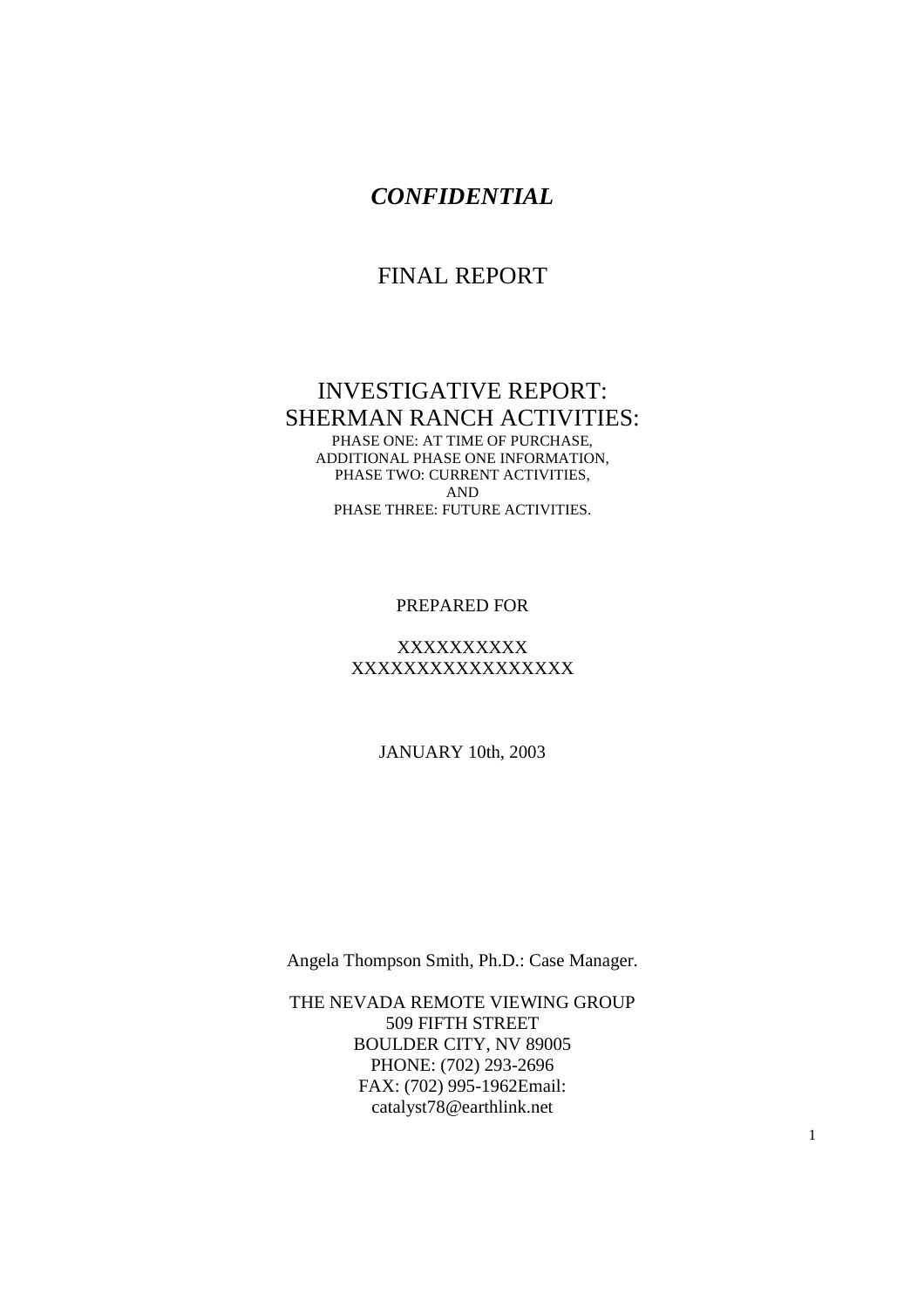# INTRODUCTION

The following project was presented to The Nevada Remote Viewing Group in October, 2002 and a request made for assistance. Help was requested in identifying the nature of activities at a location in eastern Utah, known as the Sherman Ranch, around 1995 and 1996 (Phase One), current activities at the location (Phase Two), and future activities at the site (Phase Three).

The Nevada Remote Viewing Group is an organization of trained remote viewers who are located around the USA who accept humanitarian remote viewing projects. They also carry out paid remote viewing projects for private individuals, groups, and organizations.

### VIEWERS

Two viewers, identified by pseudonyms, initially responded to the project. Later, three additional viewers provided data. The five viewers were tasked with a coordinate, that is, a random series of letters and numbers identifying the project, in this case SR110202. Viewers used a combination of remote viewing methods: Controlled Remote Viewing (CRV) and Extended Remote Viewing (ERV). The viewers were given operational and directional front loading: *Describe the location and events at this location as of July, 1996.* Apart from the coordinate and operational directions, the viewers worked "blind", that is, they did not know the nature of the project nor did they know of the case manager's discussion with the client. Another two viewers contributed data towards current and future perceptions of the ranch. They were tasked with the directions*: The target is a location, describe any current activity at the location*, and *The target is a location, describe activity at the location in five years.* 

#### SUMMARY

The indications, from the first two viewers who completed Phase One, were that this was the site of a military operation, probably conducted by the Navy. There were individuals at the site involved in "target practice" with rifles that involved lying prone on the ground. Men in uniform, such as policemen, firefighters, or soldiers were present. Several oblong devices were described.

A sketch and description of a male and identifying injuries or tattoos were described. There is a project ongoing at the site that involves cartographers and maps of the United States. Most of the activity appears to take place outdoors, at night. The three additional viewers perceived gridded and honeycomb surfaces, a flat surface and one that was rounded like a globe. The interior and functioning of the globe was described. Two viewers felt wave-like, seismic vibrations.

Current activity at the location indicated a series of installations having been built including a grid-work of wires and small platforms that have been embedded in the ground at the location, a tall, TV-like antenna, and a communications-type building.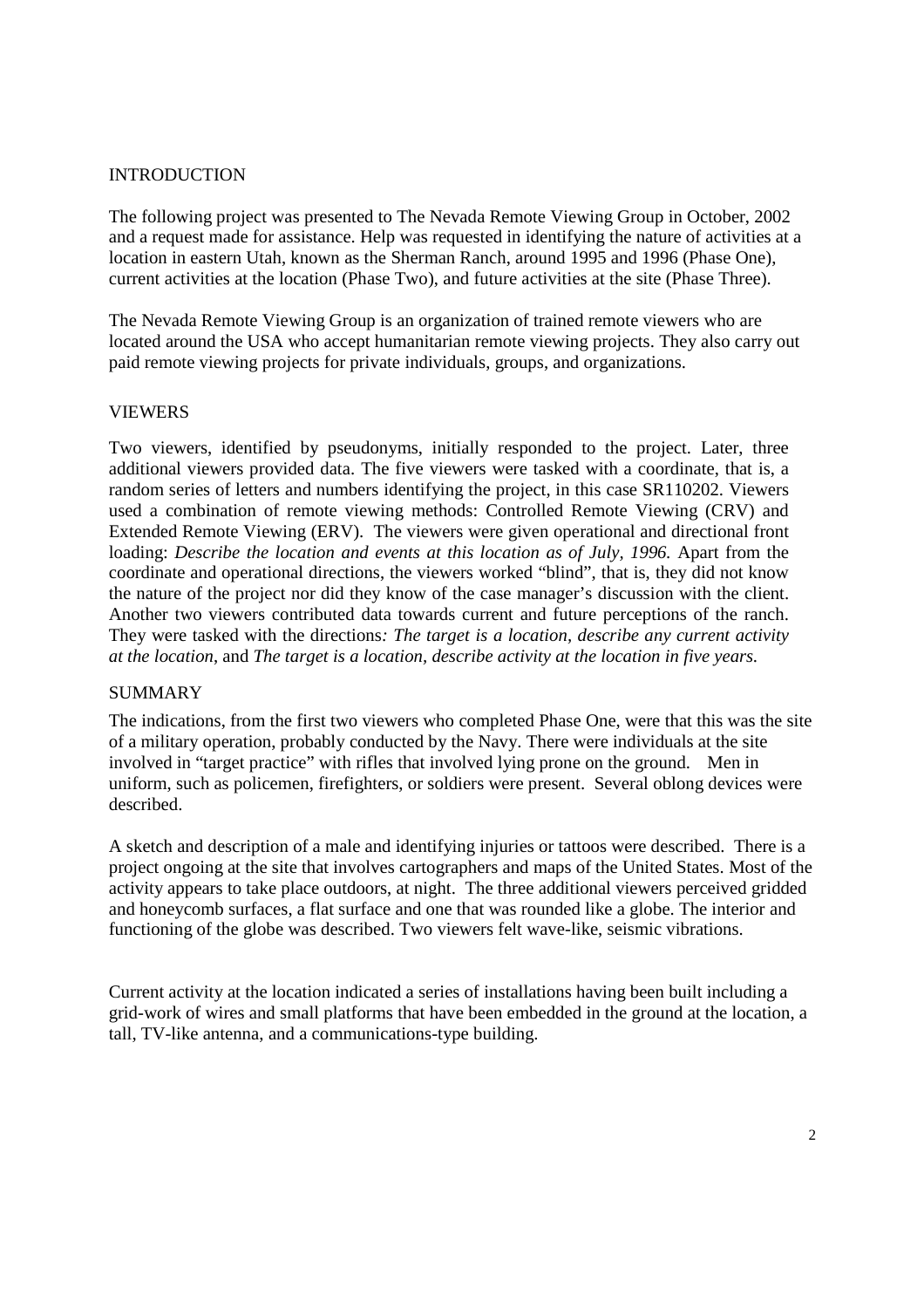Future activity, five years from now, indicates that a fire, either caused by nature or accidental will have burned the communications-type building and a parcel of land surrounding the tower and building.

#### CASE INFORMATION

What is already known about this case?

Information about this case was gathered from a newspaper cutting in the Las Vegas Review Journal, dated Thursday, October 24, 1996, entitled Las Vegas millionaire buys UFO ranch in eastern Utah. The case manager had also heard word-of-mouth accounts of the purchase of the ranch and the local activities. The goal of this project was not to confirm known information but to look for new and unknown information regarding activities at the location.

The Las Vegas Review Journal article, written by Zack Van Eyck, of the Deseret (Salt Lake City) News, ran as follows:

*FORT DUCHESNE, Utah – The search for answers to one of science's greatest questions has led Las Vegas millionaire XXXXXXXXXX to an isolated cattle ranch in the heart of eastern Utah's Uintah Basin.* 

 *Here, far from the bright lights of his native Las Vegas, the real estate magnate hopes his team of scientists can unearth the roots of UFO folklore prevalent in this region since the 1950s.* 

 *XXXXXXXXXX, easily the most prominent American financier in the paranormal research field, is convinced there is something to the weird stories told by the family of terry Sherman.* 

 *Last July, the Shermans broke years of silence and went public with bizarre tails of strange lights and UFPs on their 480-acre ranch.* 

 *Sherman said he and other members of his family had seen lights emerging from circular "doorways" that seemed to appear in mid-air, had three cows strangely mutilated, and several others disappear. The rancher also reported unusual impressions in the soil and circles of flattened grass in a pasture.* 

 *The Sherman's story appeared in Salt Lake City's Deseret News and on a national radio broadcast. Several weeks later, XXXXXXXXXX met with the Shermans and negotiated to buy the ranch for about \$200,000.* 

 *The Sherman family has relocated to a smaller ranch 15 miles away – far removed, they hope, from the disturbing occurrences they endured for 18 months.* 

 *XXXXXXXXXX, an apartment developer and philanthropist in Las Vegas, has erected an observation building and moved in a pair of scientists and a veterinarian. He has someone on the property 24 hours a day, recording anything out of the ordinary.*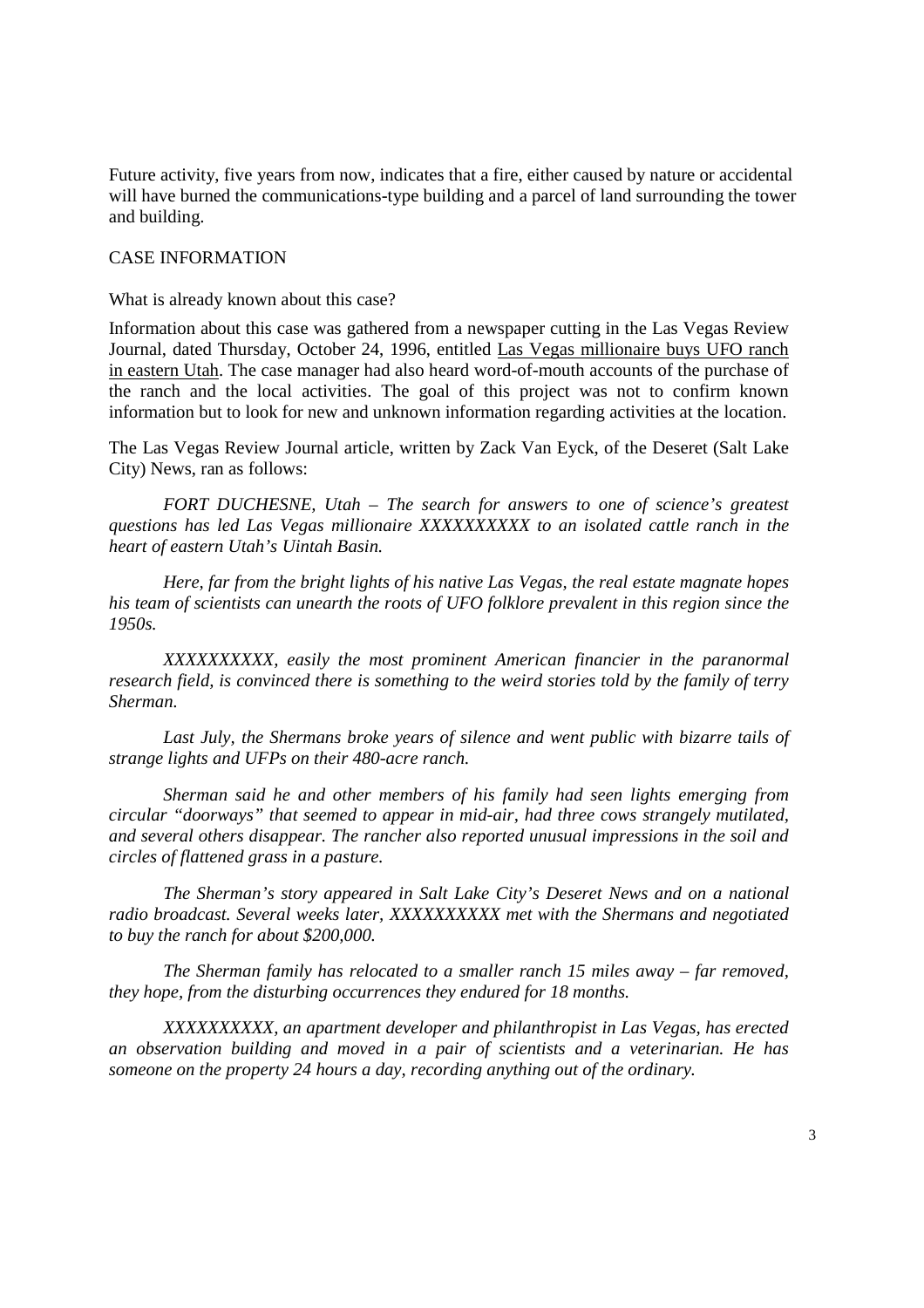*Officially, the research is being conducted by the National Institute for Discovery Science, which XXXXXXXXXX formed last October. Among the scientists involved is John B. Alexander, former director of nonlethal weapons testing at Los Alamos National Laboratory in New Mexico.* 

 *"Our approach is to do good, high-quality research using a standard scientific approach and do what we can t get hard data." Alexander said from the Institute's Las Vegas offices. "One of the missions of the institute is to make information widely available."* 

 *XXXXXXXXXX himself declined an interview. Alexander would not provide details of how or why the research is being conducted.* 

 *Sherman, now employed by XXXXXXXXXX to maintain the ranch, said he can no longer discuss the activity because of a nondisclosure agreement XXXXXXXXXX had him sign.* 

 *Alexander said results of the study would be published in scientific journals and on the institute's web page. The secretive behavior concerns other UFO researchers, including Ryan Layton of Utah and Chris O'Brien of Crestone Colo. Both visited the ranch in July before XXXXXXXXXX became involved.*

### PHASE ONE:

#### VIEWER #1: Juice

Viewer #1 used a form of Extended Remote Viewing (ERV: remote viewing conducted in an altered state of consciousness). Her sketches (attached) of her perceptions indicated the following scenario:

- A sketch of a man with dark glasses. "His hair was dark, with that unkempt, spiky, sticking-up look. He appeared to be pushing/pulling another person. I think it was another person. I am unsure because the person seemed to be sagging."
- A sketch of a man lying facedown on the ground. "This person, I had a very quick look at, but he was laying face down while looking upward. I think he had his hands behind his back."
- Sketch of a rectangular box. "The rectangular box had many smaller boxes stacked inside. I think the smaller boxes were made of cardboard. The whole thing was sitting on a table with a green and white checkered tablecloth."
- Sketch of a right hand. "I saw a right hand with these marks on it. These marks were possibly tattoos or injuries."
- Sketch of a box with a hand taking something out. "A rectangular shape that appeared to have a slot in the front. Something was pulled out. The front had other square-like shapes on it.
- Sketch of a spring or coil. "This was spring or coil shaped. It was turning."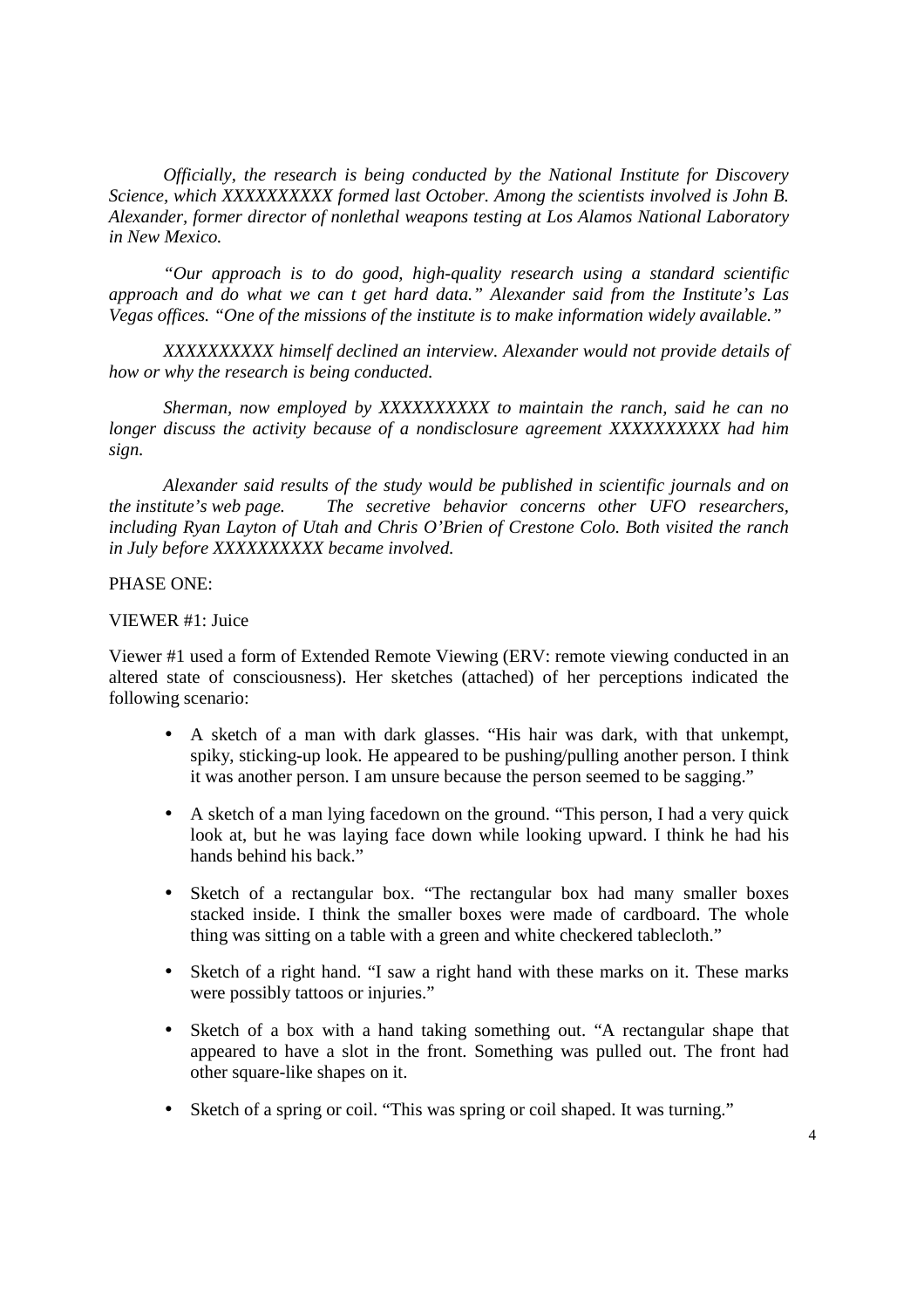• Other perceptions included her feeling that her hands hurt, especially her left palm and her right pointer finger. She perceived maps of the United States and the concept of something being broken into, such as breaking into a house.

# VIEWER #2: Dragonfly

Viewer #2 used Controlled Remote Viewing (CRV) protocol to carry out her session. She began her session in a state of nervousness and her initial perceptions were of a landmass and a structure. Several lifeforms were perceived at the site, male and female.

As her session proceeded she continued to feel anxious and perceived images of the Pentagon building, and impressions of the Navy and prison. There was mention made of cartographers and a map. She felt nausea and smelled a fire, as if something was burning.

Images persisted of death, a rifle, and military training. There was a visual of a young man lying prone on the ground aiming a rifle at a target. Images of a medical situation with a woman on a guerney. There were fleeting images of firefighters, being on board a Navy ship, and a photographer's dark room with a reddish light. The viewer felt that the scene resembled a 4<sup>th</sup> of July celebration and mentioned sparkling lights in a dark sky. Water and wetness was described and the activity took place, outdoors, on a wet night. Viewer #2 produced no sketches

# ADDITIONAL DATA - PHASE ONE:

Viewer #3 – Scout

Viewer #3 described the location as an institutional area that was mostly gray with weather that was overcast and glum. The main physical building was described as a very large, equalsided structure with an open, paved, central courtyard, like a quad. The viewer perceived a set of man-made items:

- An expansive, metallic, honeycombed surface, a man-made open space, and
- A silvery item, held in the left hand, that looks like a pair of ice-tongs.
- A regiment pattern of motion between the tongs and the honeycombed surface was perceived. (Sketch attached) There was also a grayish-greenish, "gunky" fluid that runs along the base of the surface. Human-animal interaction perceived several times.
- At one point, the viewer perceived a quick, human, lateral motion that appeared to be red. The human component of the target site was focused to the point of tunnel-vision on a specific set of criteria or data-set. They are missing some obvious points because they are overly focused on minutiae.
- Other movements perceived by Scout were patterns like a heart-beat that could be perceived as seismic waves. Other patterns perceived were I-Ching sets of lines and spaces.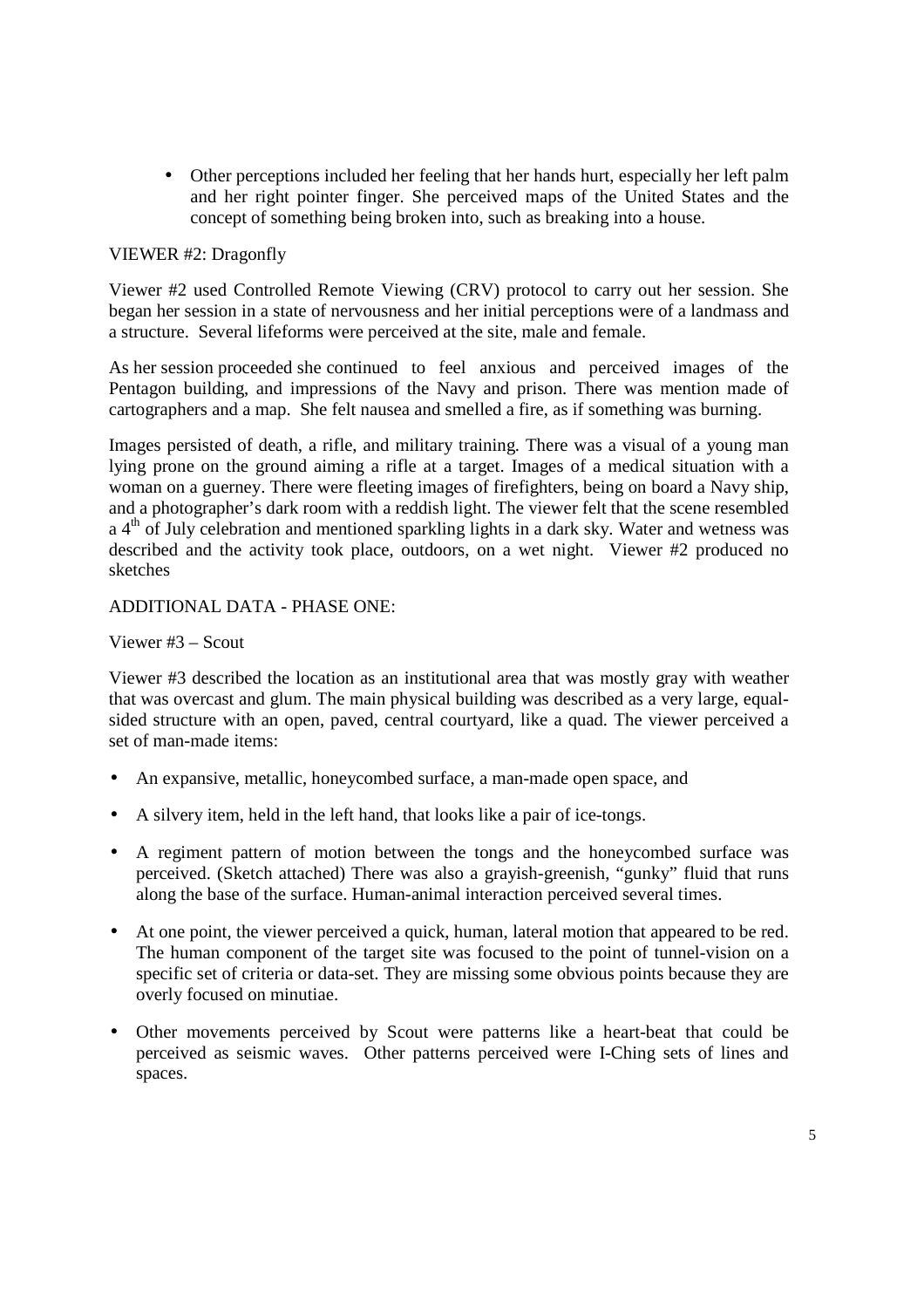• Viewer perceived that premature conclusions were being made, and decisions being made, too soon, before all the evidence is in. The focus of the intent of the target gave her a headache. Very focused.

Viewer #4 – UK

Viewer #4 used ERV and perceived a series of shapes and images as follows:

- A wild shaking such as waves
- A sloped, flat wedge shape
- A grid-mesh, coated in something, contained behind it is some gelatinous substance with a strange chemical composition. Size of holes is just a bit bigger than necessary to put fingers through to tug on it
- Grid with a sphere on top. Sphere has holes in it like the previously mentioned grid. Atop an angular platform, which is itself grid-like (sketch included).
- There is energy within the sphere, possibly a power source. There is a large amount of power fed into the grid and is processed by its passage through the substrata of the sphere's contents.
- Some light greenish/yellow
- The whole assembly (sphere and base) sits in the midst of a wide open, flat area, possibly a room with technical devices around the perimeter, such as an aircraft carrier.
- The substrate in the sphere is composed of a series of microfibers in a "neural net" looking formation. Embedded in a semi-gelatinous substance. The pattern of microfibers combined with the energy charge to substrate produces results.

Viewer #5. – Rocket Man

Viewer #5 used ERV to access images and sketches as follows:

- The feeling of being in a dark place that was stuffy and damp, like a pit.
- Three humanoid heads bent towards each other and the words "Guard, meeting, talk, daylight." Note, the head to the right has a very thin neck with a large head.
- Location near water. A wavy line with a triangular shape and a round shape over the wavy line.
- Words: Foreign talk, "Cambri", "Carlos", stories, check, forest, trees."
- Flat surface with a rounded shape on it. Words: Bucket, nose, blanket."
- Words "Black people." Sketches for previous images attached.